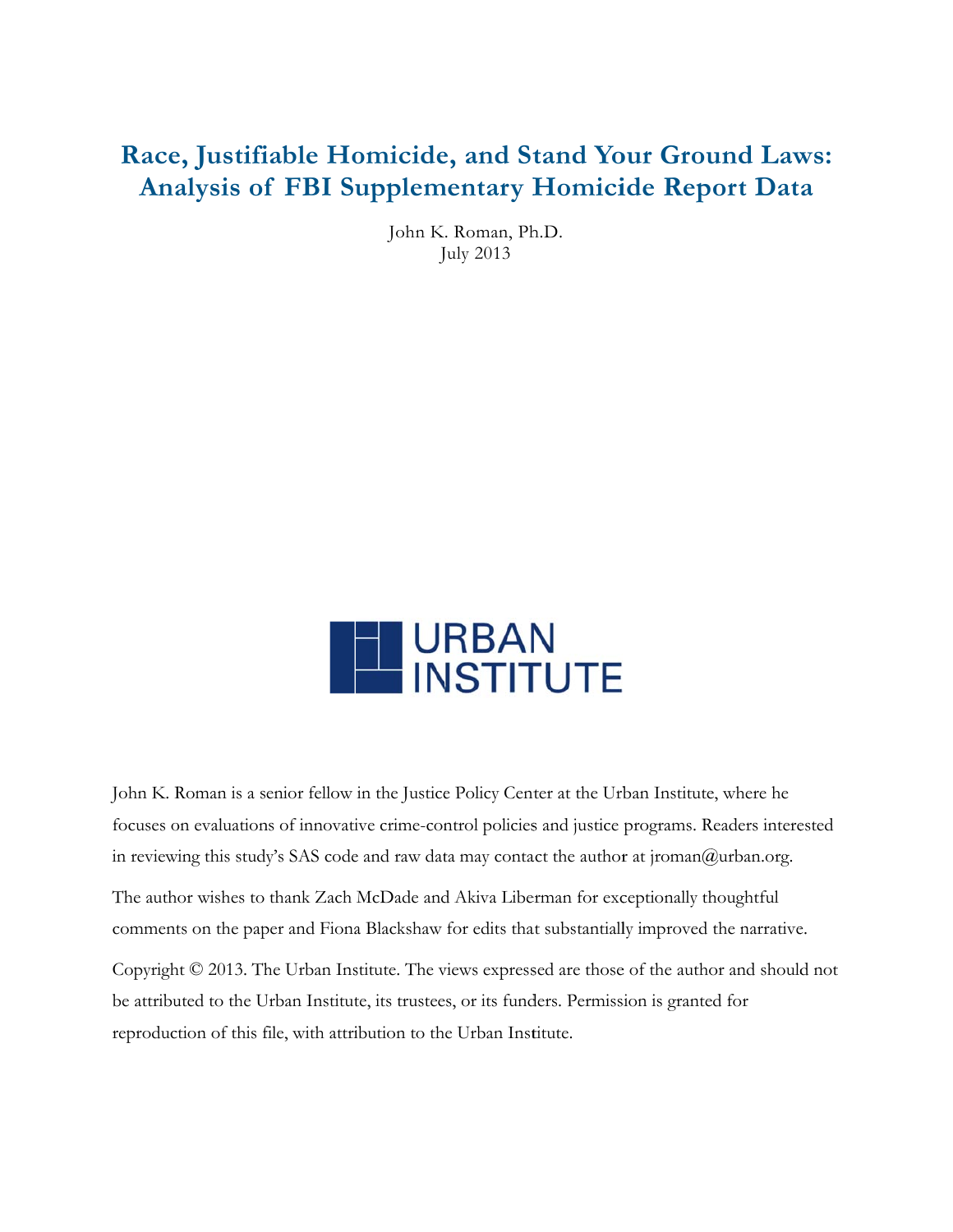# **Race, Justifiable Homicide, and Stand Your Ground Laws: Analysis of FBI Supplementary Homicide Report Data**

John K. Roman, Ph.D.

There are racial disparities throughout the criminal justice system. From stop and frisk, to motor vehicle searches at traffic stops, to sentencing and the application of the death penalty, African Americans disproportionately are contacted by the criminal justice system in myriad ways. Notably, finding a racial disparity is not synonymous with finding racial animus. African Americans are more likely to live in dense, impoverished places, and poverty and segregation are clearly linked to criminal incidence and prevalence. Distinguishing racial animus within racial disparities is exceedingly difficult with existing datasets that do not include such key measures as setting and context. However, it is possible to compare the rates of racial disparity across points of criminal justice system contact. Such an effort could help highlight comparatively disproportionate laws and procedures.

One area of possible racial disparity—differences in findings that a homicide was ruled justified—has received little attention and could measurably improve that comparison. This paper addresses three research hypotheses to test for racial disparities in justifiable homicide findings:

- Do the rates of justifiable homicides differ by the race of the victim and offender?
- If there are racial disparities in the rates homicides are found justified, how does that disparity compare to other racial disparities in criminal justice system processing? and
- Are there fact patterns of homicides that increase racial disparities?

The purpose of this analysis is to analyze objective national data that could measure the presence of racial disparities in rulings of justifiable homicides. In this analysis, the phrase "racial disparity" is value free: the presence of a racial disparity is a necessary but insufficient condition to identify racial animus in criminal case processing. Racial animus can only be causally identified if all other competing explanations for the existence of a racial disparity can be rejected. Without a prospective, randomized controlled trial—obviously impossible—such causal claims must have caveats. However, a well-designed retrospective study of observational data can identify important correlations between homicide case attributes and the presence of racial disparities. Other research can compare these rates of racial disparities to other racial disparities in the criminal justice system to determine how the rates of racial disparity in self-defense cases differ.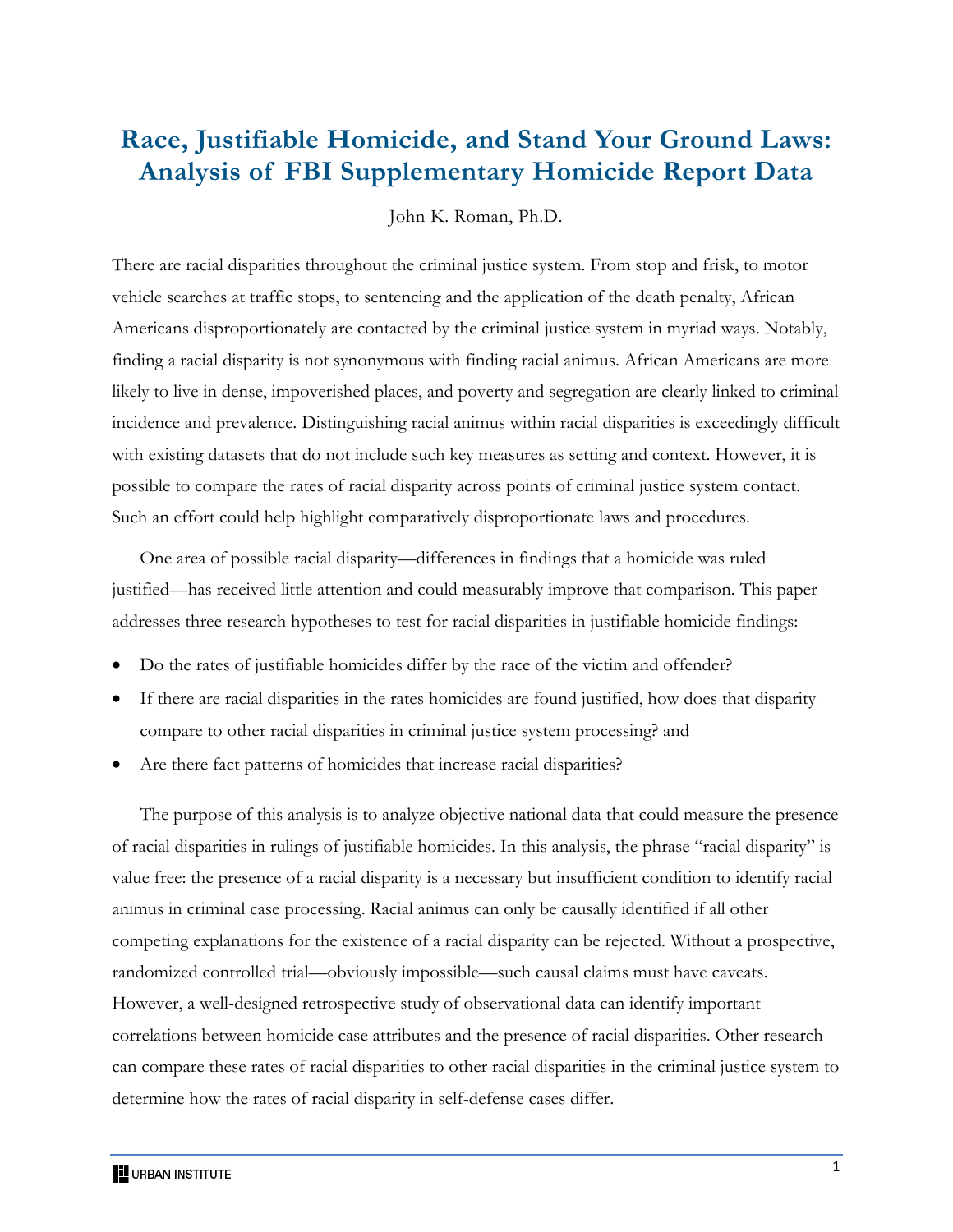The paper will also examine the effects of Stand Your Ground laws on these disparities. Since the expiration of the federal assault weapons ban in 2004, arguably the broadest change in law related to firearms ownership and use has been the adoption of Stand Your Ground (SYG) laws in 23 states.<sup>1</sup> A priori, the effect of SYG is ambiguous. If the system is racially biased, the shift in the burden of proof in many SYG states may offer additional protections to African Americans and may lead to more findings that homicides were defensive and legitimate. Similarly, if SYG makes fact finding more difficult and case outcomes more arbitrary, SYG may unintentionally lessen disparities. On the other hand, the application of SYG protections may be subject to the same factors that cause racial disparities in the first place, and thus may exacerbate those disparities.

#### Data

The study uses data from the Federal Bureau of Investigations Supplementary Homicide Report (SHR). Typically, local law enforcement sends the FBI only aggregate monthly data about crimes (property crime as well as violent crimes), which obscures the facts about any particular case. After a homicide, however, law enforcement submits additional information about the details of each case to the FBI, which makes those data publicly available through the SHR. Those data include a variable that records whether a given homicide was ruled justified by law enforcement. The data are arranged by event, meaning there is one row of data per homicide. In addition to homicides, the data include cases charged as involuntary manslaughter and justified homicides.<sup>2</sup>

While these data can help establish the presence or absence of racial disparities in homicide rulings, they have two main limitations. First, information about the perpetrator in a given homicide case is available only if he or she is apprehended. Thus, these data may be biased if cases with a known perpetrator systematically differ from those where the perpetrator is unknown. Second, the SHR does not include information about where the homicide occurred, which is relevant to determining the presence of racial animus. If, for instance, white-on-black homicides were mainly defensive shootings in a residence or business, and black-on-white shootings mainly occurred during the commission of a street crime, then the disparity would be warranted. This last issue is particularly important to understanding the results and is discussed in more detail in the paper's final section.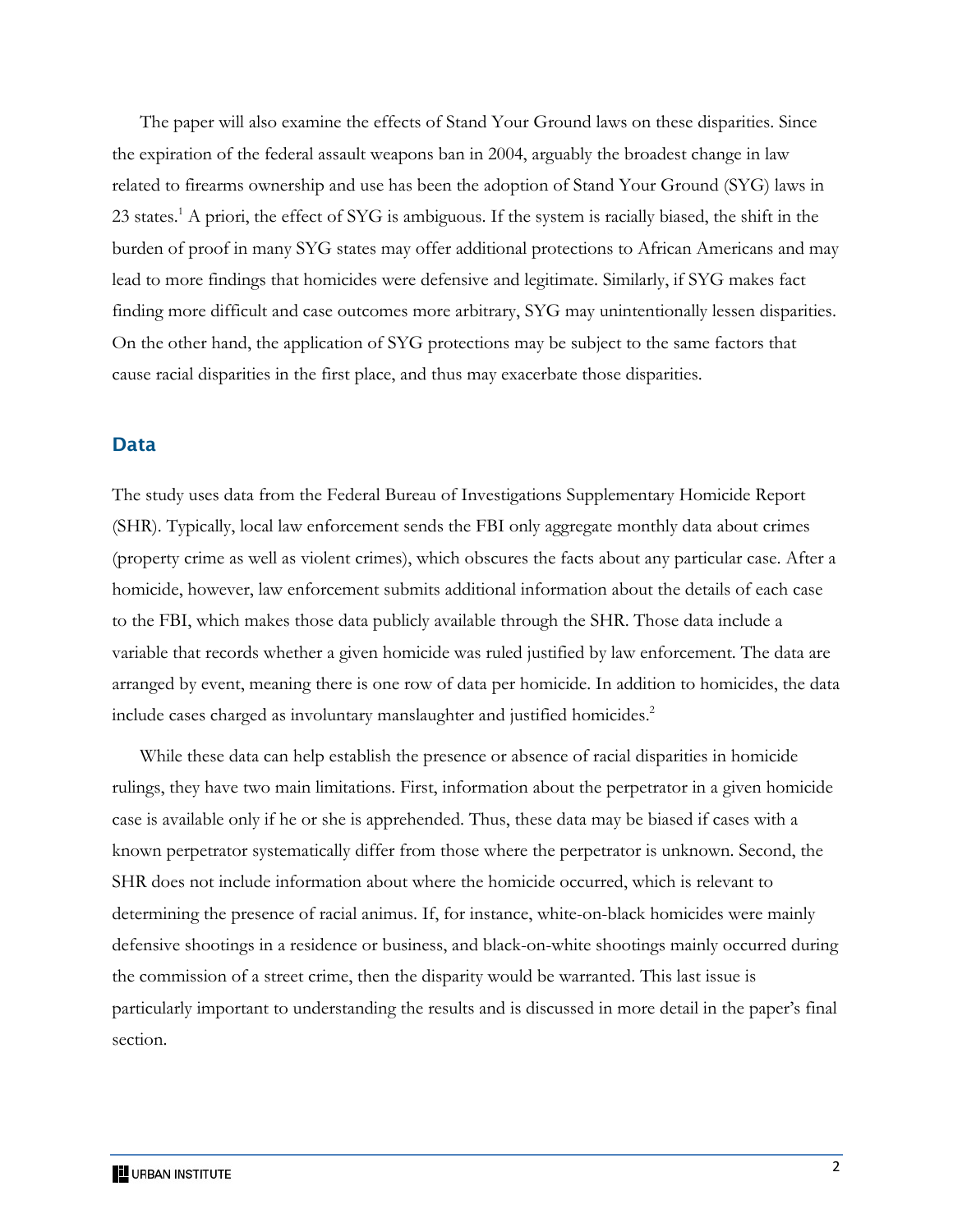Data from 2005 through 2010 (the latest year available) were downloaded from the National Archive of Criminal Justice Data maintained by the University of Michigan.<sup>3</sup> All analysis was done using SAS 9.1 statistical software. Each year of SHR data was downloaded separately and merged into a combined file. In total, there were 82,986 observations across six years of data. This study used only those observations for which information about both victim and offender was available, which will only be possible in cases where the perpetrator was known (the offender or victim was not known in 28,001 cases). And, only those observations with a white or black victim-offender combination were retained (1,966 cases were excluded, including relatively similar numbers of cases across the four race groups [white, black, Asian or Pacific Islander, and American Indian or native Alaskan]). The final sample size includes 53,019 observations.

#### *Construction of the Dependent Variable*

The primary dependent variable in the analysis is whether a homicide was ruled justified. This binary variable had a value of 1 if the homicide was ruled justified and 0 if it was not. A homicide was coded as a justified homicide whenever the variable "circumstances" was coded as "80," the value denoting an event in which a private citizen killed a felon.<sup>4</sup> A total of 2.57 percent of homicides were ruled justified.

#### *Independent Variables*

Since the data are retrospective and observational, there are many competing explanations in addition to race for why a shooting was ruled justified. The standard social science approach to these data is to control for those other explanation using multiple regression. The primary variable of interest in this analysis was the race of the victim and the race of the offender. According to the Census, the federal government standard for measuring race is the classifications, "White, Black or African American, American Indian or Alaska Native, Asian, and Native Hawaiian or Other Pacific Islander."5 For ethnicity, "People who identify their origin as Hispanic, Latino, or Spanish may be of any race."<sup>6</sup> Race data are recorded for both perpetrators and victims.

From these data, four binary variables were coded that describe each cross-race combination for white and black perpetrators and victims (white on black, black on white, black on black, and black on white). For all analyses, white-on-white homicides were used as the reference group. As shown in table 1, 44.14 percent of homicides were white on white, 43.18 percent were black on black, 8.77 percent were black on white, and 3.9 percent were white on black.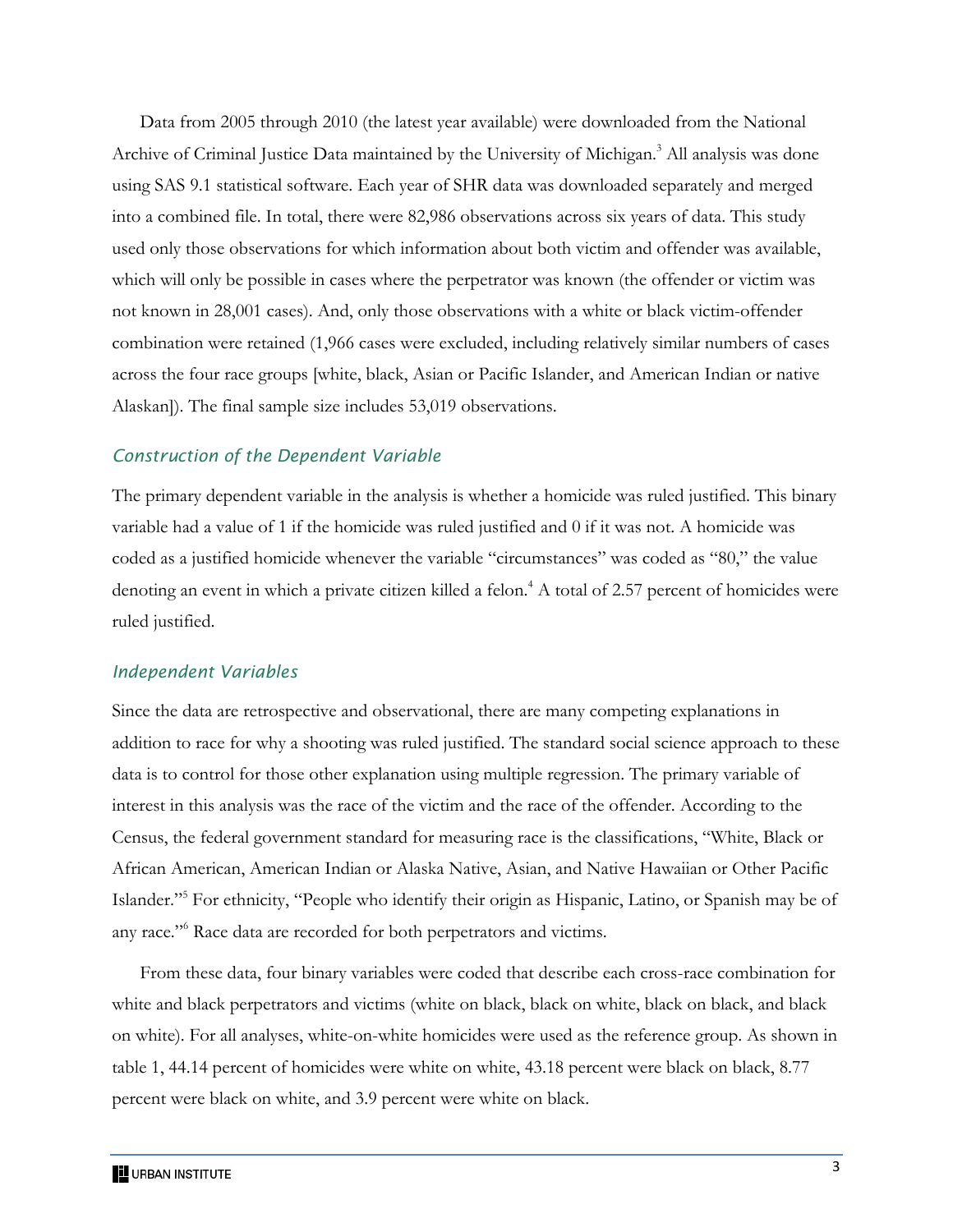Next, a binary variable was coded identifying whether the event took place in a state with a Stand Your Ground law and whether the state's SYG law was in effect at the time of each shooting. Where a Stand Your Ground law was in effect, the variable SYG was coded as 1 (27.94 percent); otherwise it was coded as 0. Cases were coded as having occurred in an SYG state if the law was statutory and not a judicial precedent. This decision was made on the grounds that statutory changes in SYG law can be affirmatively changed by the legislature, unlike judicial precedent. The list of SYG states was obtained from the American Bar Association's Stand Your Ground National Task Force.<sup>7</sup>

|                        |           | <b>Number</b> | <b>Percent</b> |
|------------------------|-----------|---------------|----------------|
| <b>Justified</b>       | <b>No</b> | 51,654        | 97.4           |
|                        | Yes       | 1,365         | 2.6            |
| <b>White on white</b>  | No        | 29,616        | 55.9           |
|                        | Yes       | 23,403        | 44.1           |
| <b>White on black</b>  | No        | 50,950        | 96.1           |
|                        | Yes       | 2,069         | 3.9            |
| <b>Black on white</b>  | <b>No</b> | 48,368        | 91.2           |
|                        | Yes       | 4,651         | 8.8            |
| <b>Black on black</b>  | <b>No</b> | 30,123        | 56.8           |
|                        | Yes       | 22,896        | 43.2           |
| <b>Firearm</b>         | <b>No</b> | 38,203        | 72.1           |
|                        | Yes       | 14,816        | 27.9           |
| <b>Multiple</b>        | <b>No</b> | 20,367        | 40.9           |
|                        | Yes       | 29,393        | 59.1           |
| <b>Stranger</b>        | <b>No</b> | 33,272        | 62.8           |
|                        | Yes       | 19,747        | 37.3           |
| <b>Young on old</b>    | No        | 24,585        | 46.4           |
|                        | Yes       | 28,434        | 53.6           |
| <b>Offender gender</b> | Female    | 4,898         | 9.2            |
|                        | Male      | 48,084        | 90.8           |
|                        | Female    | 13,149        | 24.8           |
| <b>Victim gender</b>   | Male      | 39,860        | 75.2           |
| Year                   | 2005      | 9,166         | 17.3           |
|                        | 2006      | 9,271         | 17.5           |
|                        | 2007      | 9,025         | 17.0           |
|                        | 2008      | 8,734         | 16.5           |
|                        | 2009      | 8,582         | 16.2           |
|                        | 2010      | 8,241         | 15.5           |

#### Table 1. Homicide Frequencies

*Source:* FBI Uniform Crime Statistics Supplemental Crime Reports. *Note:* Young on old is coded as 1 if the offender is older than the victim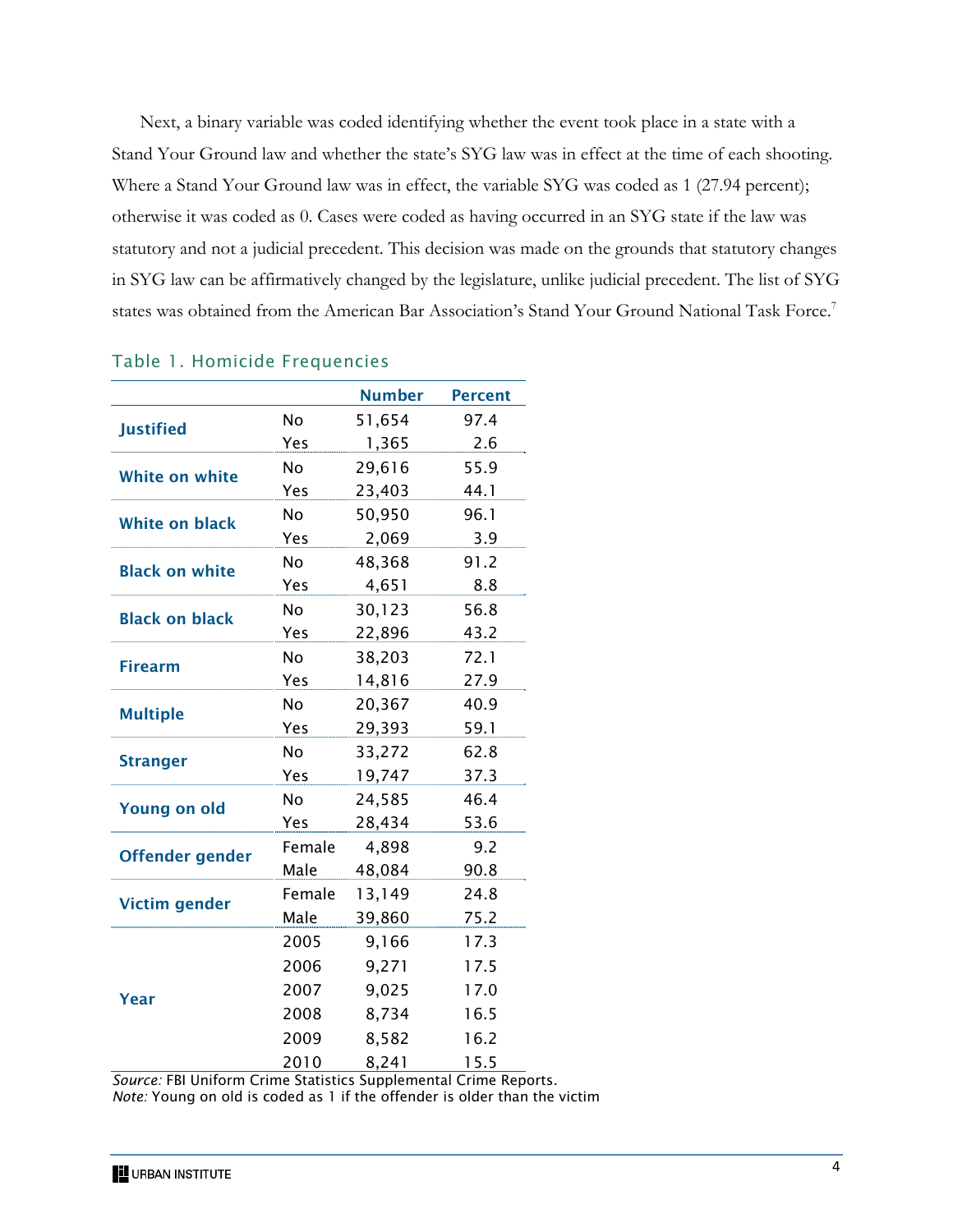Additional control variables were coded (table 1). A binary variable was created from a categorical variable of the number of victims and offenders, and was coded as 1 if there was a "Single victim/single offender" and 0 otherwise (95.32 percent). A binary variable was coded as 1 if a "Handgun—pistol, revolver, etc." was used in the homicide (59.07 percent of cases) and 0 otherwise. A binary variable was created indicating whether the victim and perpetrator were strangers (37.25 percent), and binary variables were created for each year (2006 was the most prevalent—17.49 percent—and 2010 the least—15.54 percent). To account for regional differences in attitudes toward race and public safety, states were grouped into 10 regions: New England, Middle Atlantic, East North Central, West North Central, South Atlantic, East South Central, West South Central, Mountain, Pacific, and Territories and Possessions. The largest regional representation was South Atlantic states (18.64 percent), and the smallest were New England (2.31 percent) and the territories (0.03 percent). While almost all offenders were male (90.76 percent), almost a quarter of victims were female (24.8 percent). The average age of offenders was 30.96 years, the average age for the victims was 32.88 years, and the offender was older than the victim in 53.63 percent of cases.

Observations involving law enforcement were deleted, as were observations where the charge was manslaughter. Data were then cleaned, with items with out-of-range or otherwise invalid values recoded to missing (such as a negative value for age). Observations missing the dependent variable were deleted.

#### Analysis

First, Pearson's simple correlation coefficients were calculated for each independent and dependent variable. The goal of these tests is twofold. First, the correlation between the dependent variable (case ruled justified) and each independent variable is calculated to determine empirically if there is a basis for theoretically related variables to be included in the regression analysis. Each proposed predictor was correlated with the dependent variable at *p* < 0.0001. The one exception was the correlation between black-on-black homicides and rulings of justifiable homicide, where  $p = 0.0639$ . Given the primacy of this variable in the analysis, it was included in the final model.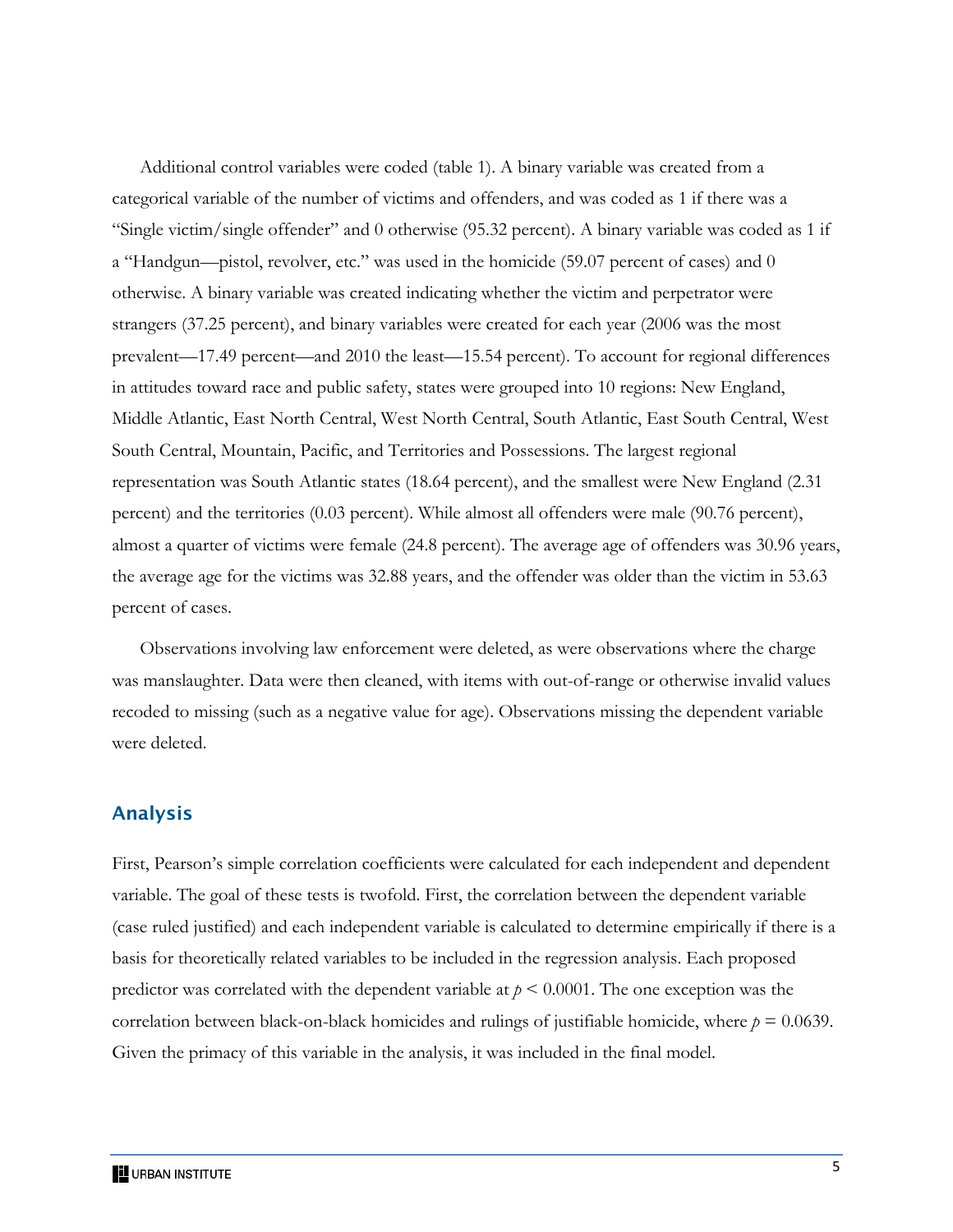The other goal of the correlation analysis was to determine if any of the independent variables were collinear. Multicollinearity exists if two or more variables measure essentially the same phenomena (such as including date of birth and age in the same model) and leads to inconsistent (but unbiased) estimates. There is no mathematical standard for multicollinearity; generally, researchers will choose to exclude a variable if it is correlated at  $p > 0.80$ . In this analysis, no two independent variables were correlated at  $p > 0.50$ .

Next, *t*-tests compared the means of each independent variable with the dependent variable. The *t*-test determines if the mean of the dependent variable compared to the mean of each independent variable is significantly different. This step tests the robustness of the relationship between the independent variables, such that the strongest conclusion can be drawn from the analysis of observational data when the results remain unchanged through various statistical tests.

Finally, a logistic regression was specified:

#### Log  $(Y/1-Y) = \alpha + \beta_{SYG}X + \beta_{STRANGER}X + \beta_{HANDGUN}X + \beta_{SINGLE}X + \beta_{RACE}X + \beta_{REGION}X + \beta_{YEAR}X + \beta_{COMTROL}X + \epsilon$

Thus, the "justified shooting" binary variable was regressed on three binary variables describing three of the four race combinations ( $\beta_{RACE}X$ ), with white-on-white killings omitted as the reference group (in these data, white-on-white homicides were most common). The model was also conditioned on a vector of control variables, including whether a handgun was used, whether the victim and perpetrator were strangers, whether there was a single victim and single shooter, the region of the country where the homicide occurred, the year, the age of the victim, the age of the offender, and whether the offender was older than the victim. In summary, every commenting explanation to race that was available in the data was included in the model. Odds ratios were reported as the main outcome of interest.

#### Results

Table 2 describes the percentage of homicides ruled justified. Overall, 2.57 percent of homicides in the six-year period were ruled justified (1,365 out of 53,019). White-on-black homicides were most likely to be ruled justified (11.4 percent), and black-on-white homicides were least likely to be ruled justified (1.2 percent). Whether a state was an SYG state also affects the likelihood of a homicide being ruled justified. Each cell in table 2 under the "Stand Your Ground states" and "Non–Stand Your Ground states" columns reports the percentage of cases ruled justified by race combination.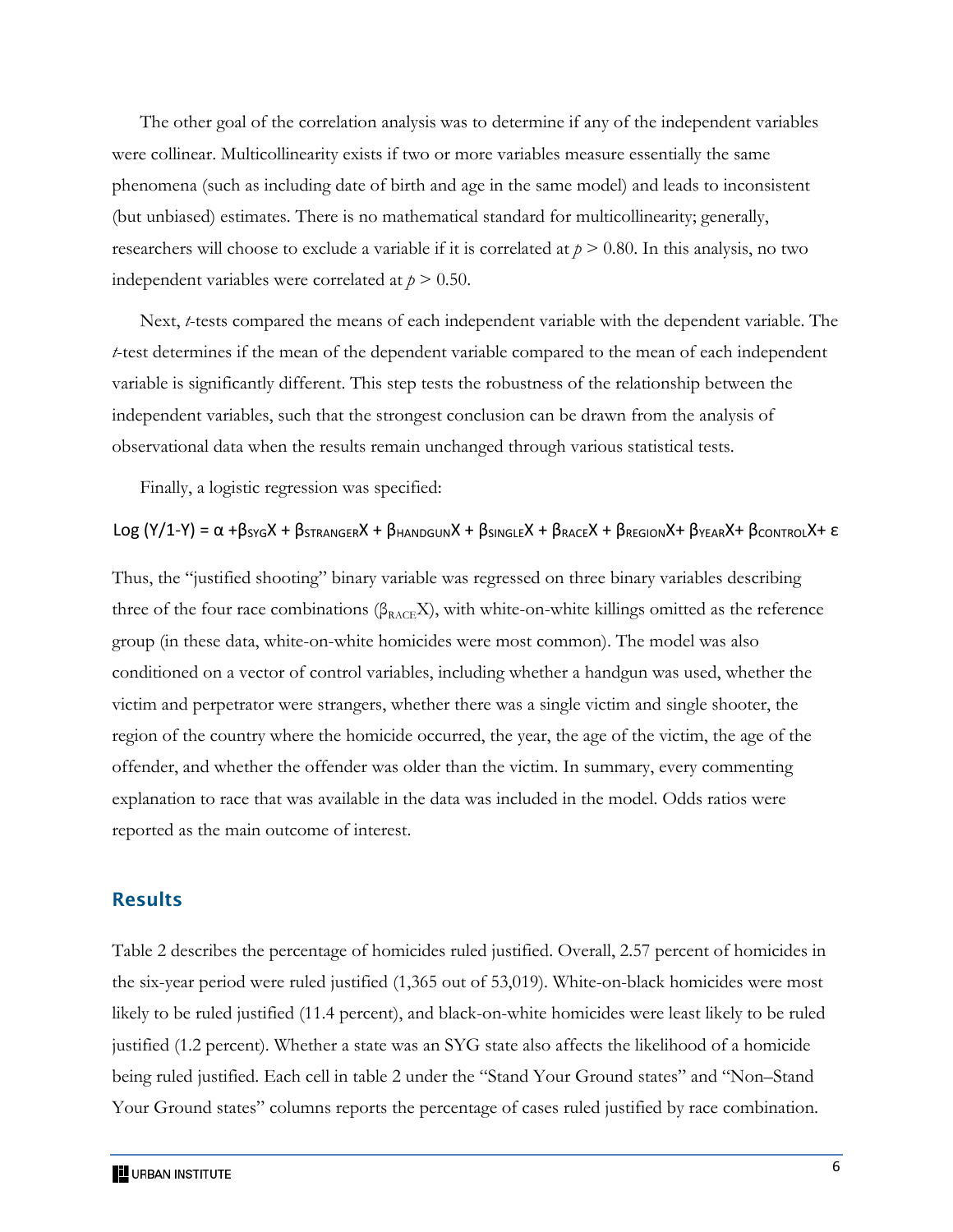|                | <b>Total</b> | <b>Non-Stand Your</b><br><b>Ground states</b> | <b>Stand Your</b><br><b>Ground states</b> |
|----------------|--------------|-----------------------------------------------|-------------------------------------------|
| White on white | 221          | 1.68                                          | $3.51***$                                 |
| White on black | 11.41        | 9.51                                          | $16.85***$                                |
| Black on white | 1.20         | 1.13                                          | 1.40                                      |
| Black on black | 2.43         | 2.15                                          | $3.16***$                                 |
| Total          | 257          | 215                                           | $3.67***$                                 |

#### Table 2. Percentage of Homicides Ruled Justified, 2005–10

*Source:* 2005–10 FBI Uniform Crime Statistics Supplementary Homicide Reports.

\* *p* < 0.05; \*\**p* < 0.01; \*\*\* *p* < 0.001

The asterisks report the result of *t*-tests within rows that compare whether that race combination in SYG states (for instance, white-on-white homicides in non–SYG states) has a rate of justifiable homicide determinations that is statistically different from that race in YG states. Overall, states with SYG laws have statistically significantly higher rates of justifiable homicides than non-SYG states (*p* < 0.001). The presence of a SYG law is associated with a statistically significant increase in the likelihood a homicide is ruled to be justified for white-on-black, black-on-black, and white-on-white homicides (figure 1). The change in likelihood for black-on-white homicides being found justified is not significant ( $p = 0.48$ ).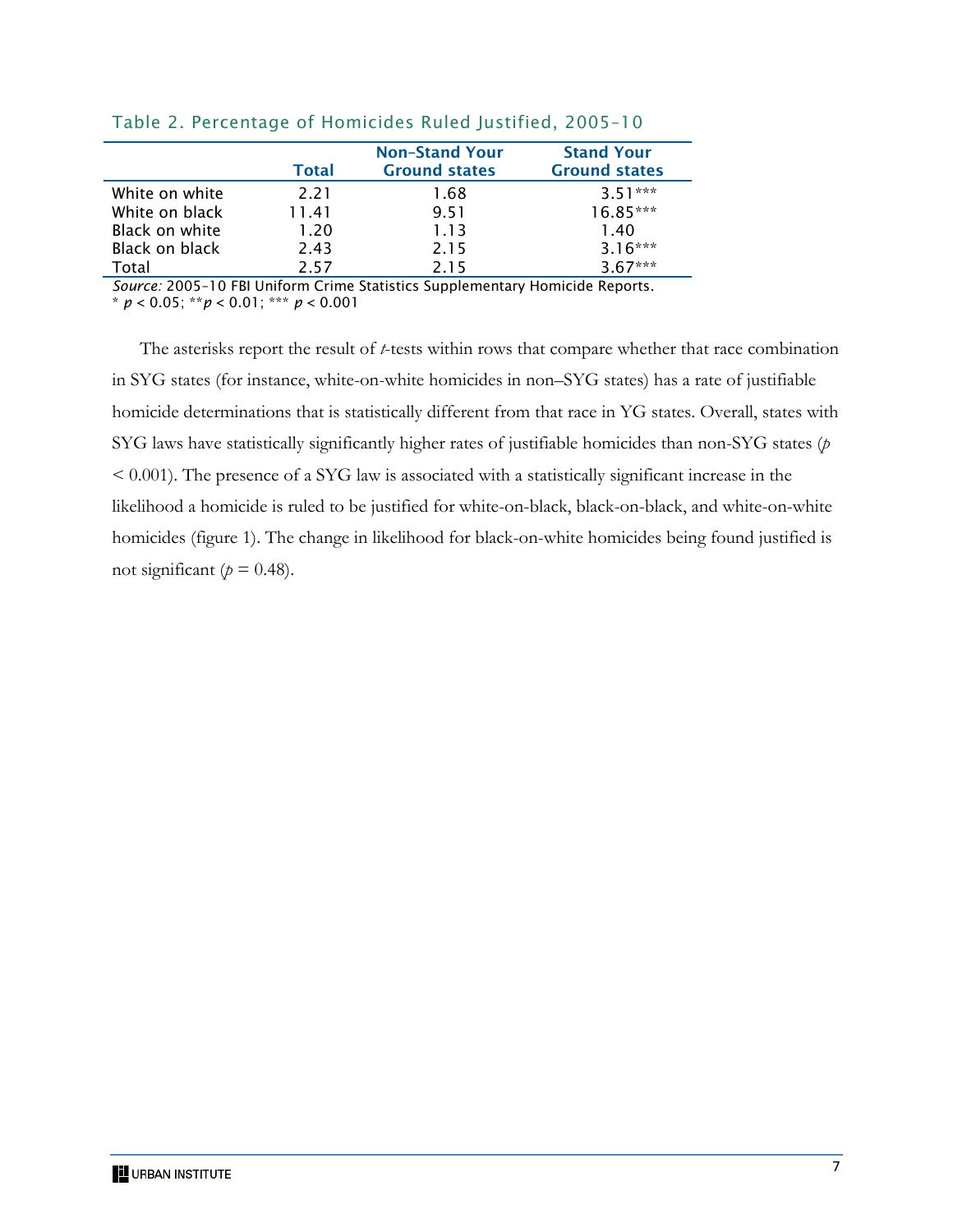#### Figure 1. Justifiable Homicide Rates by Race and Stand Your Ground Status

## Homicides ruled justified 2005-2010

All cases



#### Gun homicides ruled justified 2005-2010 Two strangers who are not law enforcement



*Note:* The differences in rates of homicides ruled justified are all statistically significant at *p* < .01, except black-on-black killings in non–Stand Your Ground states.

The data can be parsed further to examine cases that are similar to the fact pattern in the Trayvon Martin homicide. On February 6, 2012, Trayvon Martin was shot to death by George Zimmerman in Sanford, Florida. Zimmerman was subsequently found not guilty at trial. While Zimmerman did not affirmatively claim a Stand Your Ground defense in the case, he did claim selfdefense as his motivation for the shooting, the jury was instructed about Florida's SYG law, and jurors did discuss the law in their deliberations.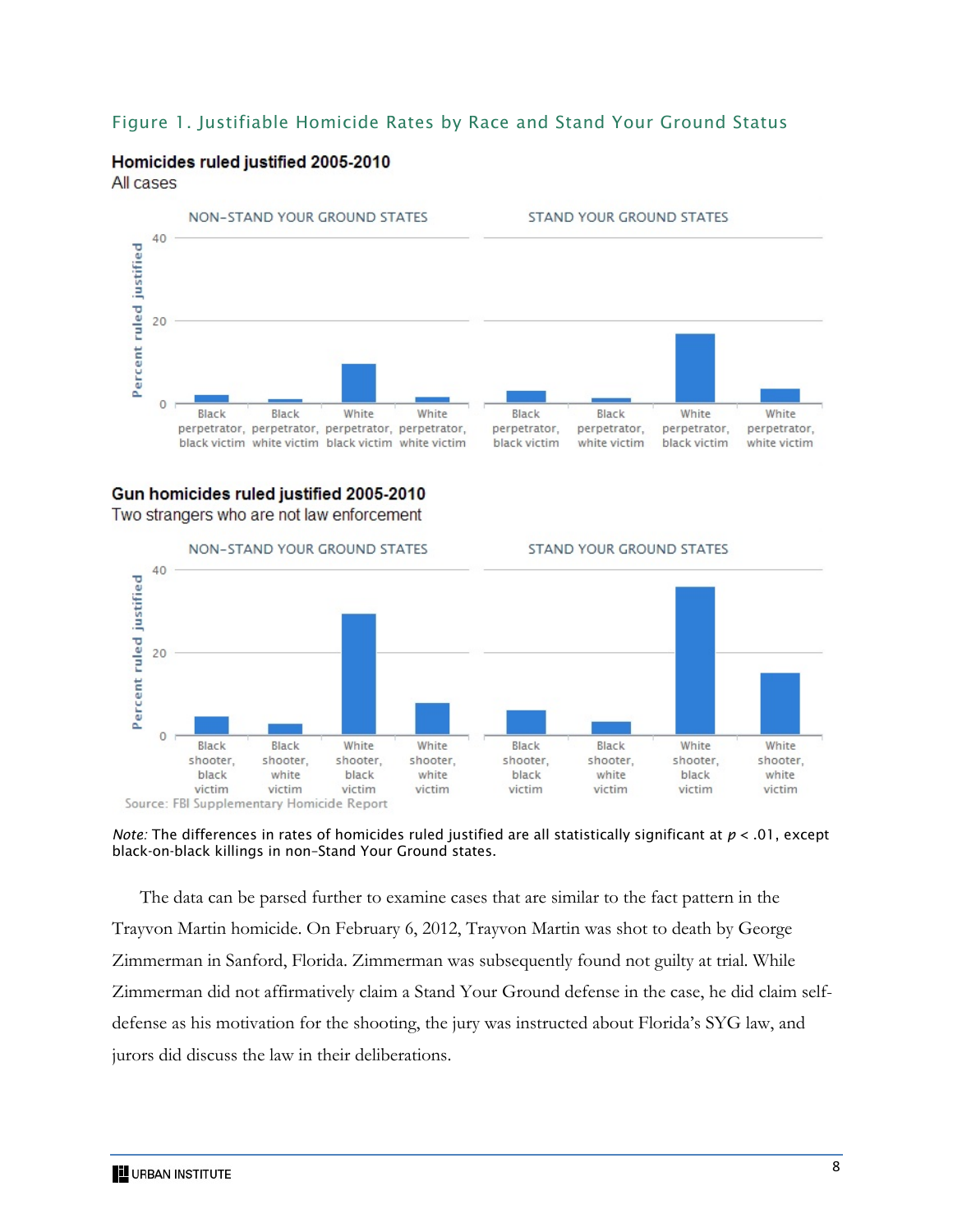Several facts about the Martin homicide are known. Zimmerman and Martin were strangers, they were the only two people involved in the incident, neither was law enforcement, a handgun was used in the homicide, Zimmerman was white, Martin was black, and Zimmerman was older than Martin. All those variables can be observed in the SHR data, and the frequency of findings that shootings are justified can be calculated to compare cases with those attributes to all cases.

Table 3 describes the likelihood a homicide is ruled justified when there is a single victim and single shooter, they are both male, they are strangers, and a firearm is used. In the six years of FBI data, this fact pattern occurred in 2,631 cases.

| . .            |              |                       |                      |
|----------------|--------------|-----------------------|----------------------|
|                |              | <b>Non-Stand Your</b> | <b>Stand Your</b>    |
|                | <b>Total</b> | <b>Ground states</b>  | <b>Ground states</b> |
| White on white | 16.28        | 12.95                 | 23.58**              |
| White on black | 42.31        | $41.14***$            | 44.71***             |
| Black on white | 8.57         | $7.69**$              | 11.10                |
| Black on black | 10.14        | $10.24***$            | $9.94***$            |
| Total          | 14.90        | $2.15***$             | 3.67                 |

Table 3. Percentage of Homicides Ruled Justified, Martin Case Attributes,2005–  $1<sub>0</sub>$ 

*Source:* 2005–10 FBI Supplementary Homicide Reports.

\* *p* < 0.05; \*\**p* < 0.01 \*\*\*; *p* <0 .001

Overall, the rate of justifiable homicides is almost six times higher in case with attributes that match the Martin case. Racial disparities are much larger, as white-on-black homicides have justifiable findings 33 percentage points more often than black-on-white homicides. Stand Your Ground laws appear to exacerbate those differences, as cases overall are significantly more likely to be ruled justified in SYG states than in non-SYG states  $(p = 0.02)$ .

Table 4 describes the results of a logistic regression that regressed justified homicide rulings on the case attributes described in table 1.

With respect to race, controlling for all other case attributes, the odds a white-on-black homicide is found justified is 281 percent greater than the odds a white-on-white homicide is found justified. By contrast, a black-on-white homicide has barely half the odds of being ruled justifiable relative to white-on-white homicides. Statistically, black-on-black homicides have the same odds of being ruled justifiable as white-on-white homicides.

All the other variables in the model, except the variable describing whether the offender was older than the victim, are significant. Being in a SYG state increases the odds of a justifiable finding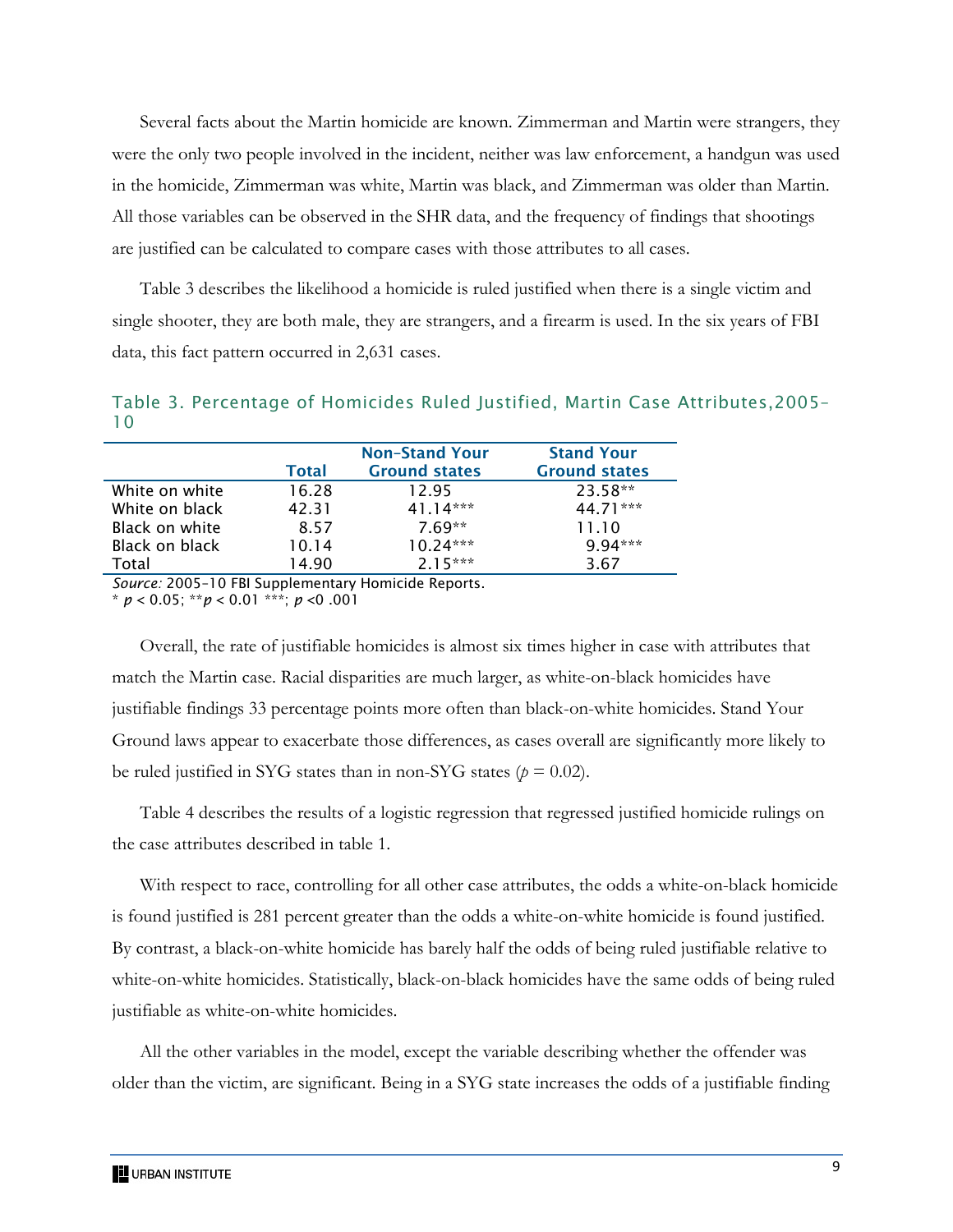by 65 percent. Older offenders, female victims, those committing a homicide with a firearm, and homicides of strangers are all statistically significant predictors of increased odds a homicide was justified. Younger offenders, male offenders, homicides with multiple victims or multiple offenders, and older victims are all significantly likely to reduce the likelihood of a justifiable homicide finding.

|                                | <b>Maximum</b>         |                      | <b>95% Confidence Interval</b> |                       |
|--------------------------------|------------------------|----------------------|--------------------------------|-----------------------|
|                                | likelihood<br>estimate | <b>Odds</b><br>ratio | <b>Lower</b><br>bound          | <b>Upper</b><br>bound |
| Ruled justified                |                        |                      |                                |                       |
| <b>Black on black</b>          | 0.08                   | 1.08                 | 0.94                           | 1.25                  |
| White on black                 | $1.33*$                | 3.81                 | 3.18                           | 4.56                  |
| Black on white                 | $-0.67*$               | 0.51                 | 0.38                           | 0.69                  |
| <b>Stand Your Ground state</b> | $0.49*$                | 1.65                 | 1.46                           | 1.85                  |
| Firearm homicide               | $0.37*$                | 1.44                 | 1.27                           | 1.64                  |
| Multiple                       | $-0.91*$               | 0.40                 | 0.27                           | 0.61                  |
| Region                         | $0.09*$                | 1.10                 | 1.07                           | 1.13                  |
| Stranger                       | $1.12*$                | 3.07                 | 2.70                           | 3.48                  |
| Offender gender                | $-0.39*$               | 0.67                 | 0.56                           | 0.82                  |
| Victim gender                  | $2.74*$                | 15.63                | 10.46                          | 23.36                 |
| Victim age                     | $-0.02$                | 0.98                 | 0.98                           | 0.99                  |
| Offender age                   | $0.05*$                | 1.05                 | 1.05                           | 1.06                  |
| Young on old                   | $-0.08$                | 0.92                 | 0.79                           | 1.09                  |
| Intercept                      | $-8.20*$               |                      |                                |                       |
| Observations                   | 45,954                 |                      |                                |                       |
| Dependent variable             | Ruled justified        |                      |                                |                       |

### Table 4. Logistic Regression Output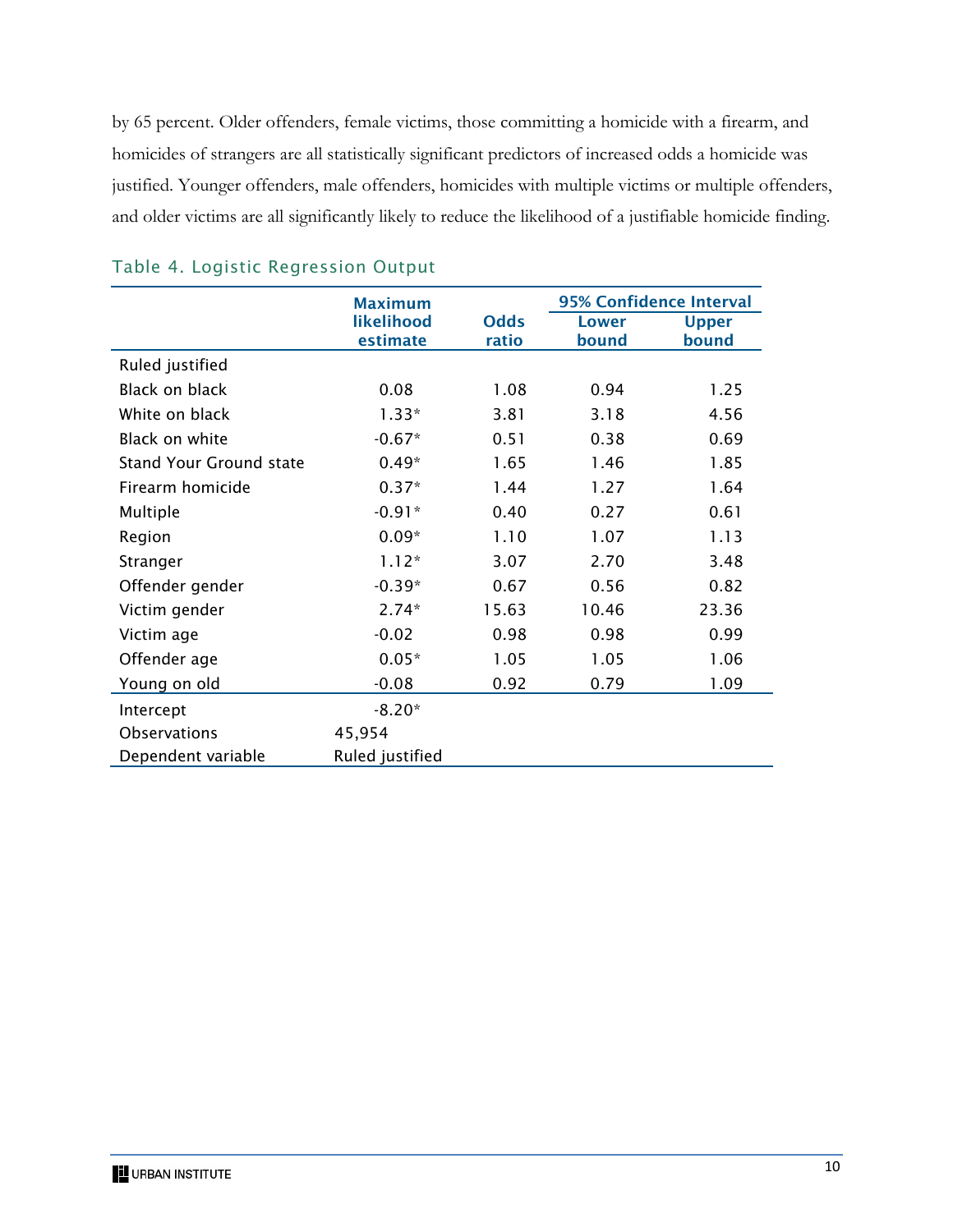#### *Source:* FBI Uniform Crime Statistics Supplemental Crime Reports.  $*$  Statistically significant at the  $p < 001$  confidence level.

In a separate analysis, the model in Table 4 was re-run and the justifiable homicide ruling was regressed on all of those variables and three interaction terms that measured the odds a case was found to be justified for the three race combinations specifically in SYG states. Comparing the three race combinations in SYG states to white on white homicides in SYG states finds that there is no difference between white on black homicides odds of being found to be justified in SYG states. However, black on black homicides have lower odds of being found to be justified in SYG states  $(p=0.002)$  and black on white homicides also have lower odds of being found to be justified  $(p=0.04)$ .

### **Discussion**

This paper finds substantial evidence of racial disparities in justifiable homicide determinations. Regardless of how the data are analyzed, substantial racial disparities exist in the outcomes of crossrace homicides. These findings hold throughout the analysis, from differences in average rates, to bivariate tests of association, to regression analysis. In addition, the recent expansion of Stand Your Ground laws in two dozen states appears to worsen the disparity.

As noted earlier, it is possible that this finding of racial disparity is not associated with any conscious or unconscious racial animus in the justice system. If the facts of white-on-black homicides differ from the facts associated with black-on-white homicides such that one routinely occurs as part of self-defense and the other as part of a street crime, then there is no animus. The data here cannot completely address this problem because the setting of the incident cannot be observed. Thus, the analysis is at risk due to omitted variable bias, where the lack of a data element leads to a spurious conclusion.

One technique used by social scientists in the absence of missing data is to include in the statistical model variables thought to co-vary with the omitted variable. The SHR data do include valid measures of attributes that could be expected to correlate with setting. For instance, age of the victim and age of the offender should be associated with setting, with younger victims and offenders more likely to be on the street than older persons. Use of a firearm in a homicide could be expected more often outside the home, as would a homicide involving strangers. While this is not a particularly strong way to adjust for setting, it should allow the models to explain some of the variance in the dependent variable associated with setting. To settle this question, it would be relatively easy for the FBI to add this variable to the data it collects and make public in future years.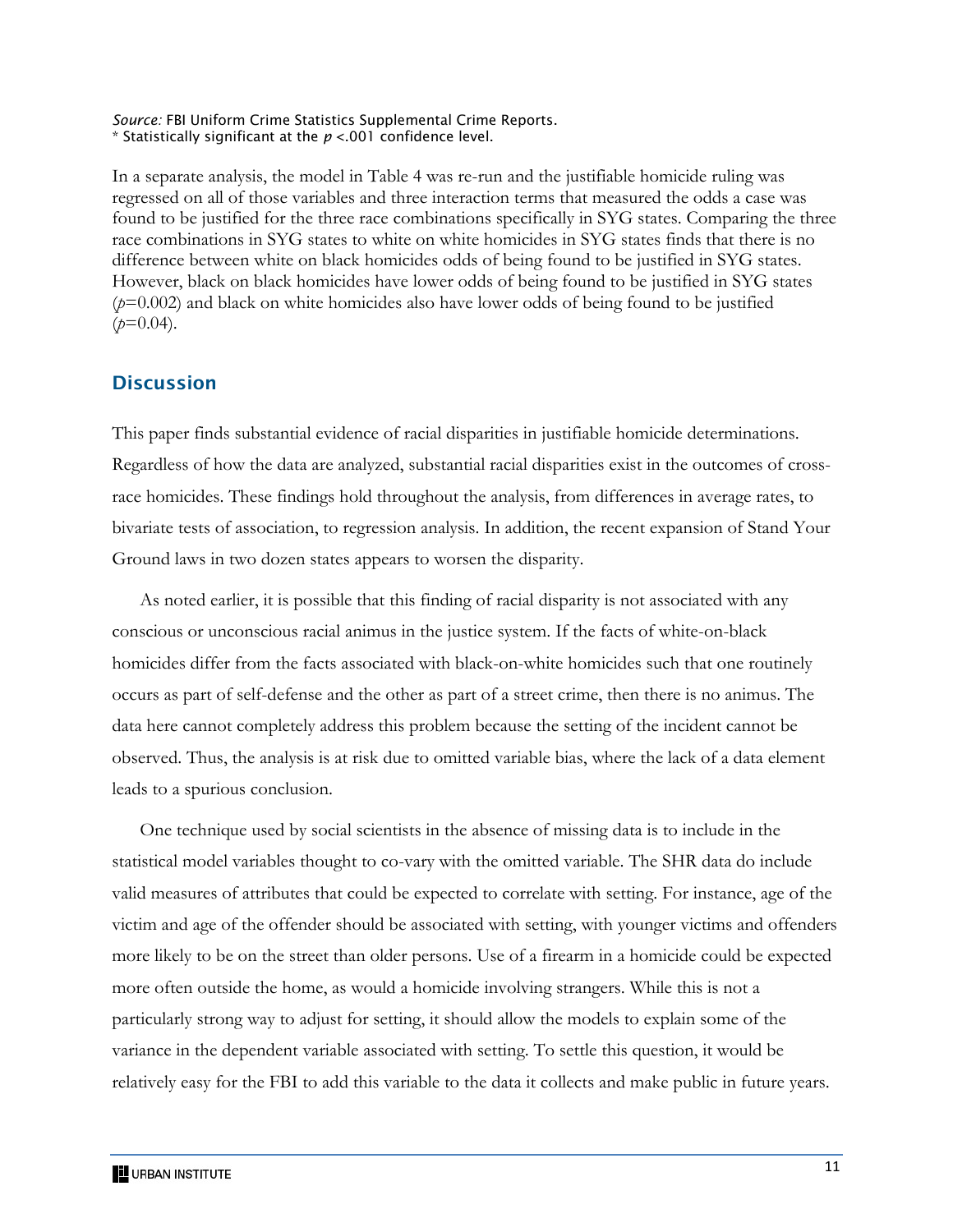## **Notes**

http://www.icpsr.umich.edu/icpsrweb/NACJD/studies/33527?permit%5B0%5D=AVAILABLE&archive=NACJD&y  $=0$ &x=0&q=supplementary+homicide+2010.

4 A homicide can only be ruled justified if the victim is threatening the life of the killer, a felonious act. http://www.cdc.gov/ncipc/pub-res/nvdrs-coding/Supplementary-Homicide-Report.pdf, accessed July 23, 2013.

6 Ibid.

7 Personal communication, Leigh Ann Buchanan, co-chair.

 1 According to data from the American Bar Association's Stand Your Ground Taskforce, 23 states have made a statutory change extending the Castle Doctrine by limiting the duty to retreat outside the home. Other states have equivalent laws that have been established through the courts. This paper focuses solely on states with changes in statute.

<sup>2</sup> Manslaughter cases were excluded from this analysis.

<sup>3</sup> Uniform Crime Reporting Program Data: Supplementary Homicide Reports, 2010 (ICPSR 33527). Downloaded June 4, 2013, from

<sup>5</sup> http://www.census.gov/population/race/, accessed July 19, 2013.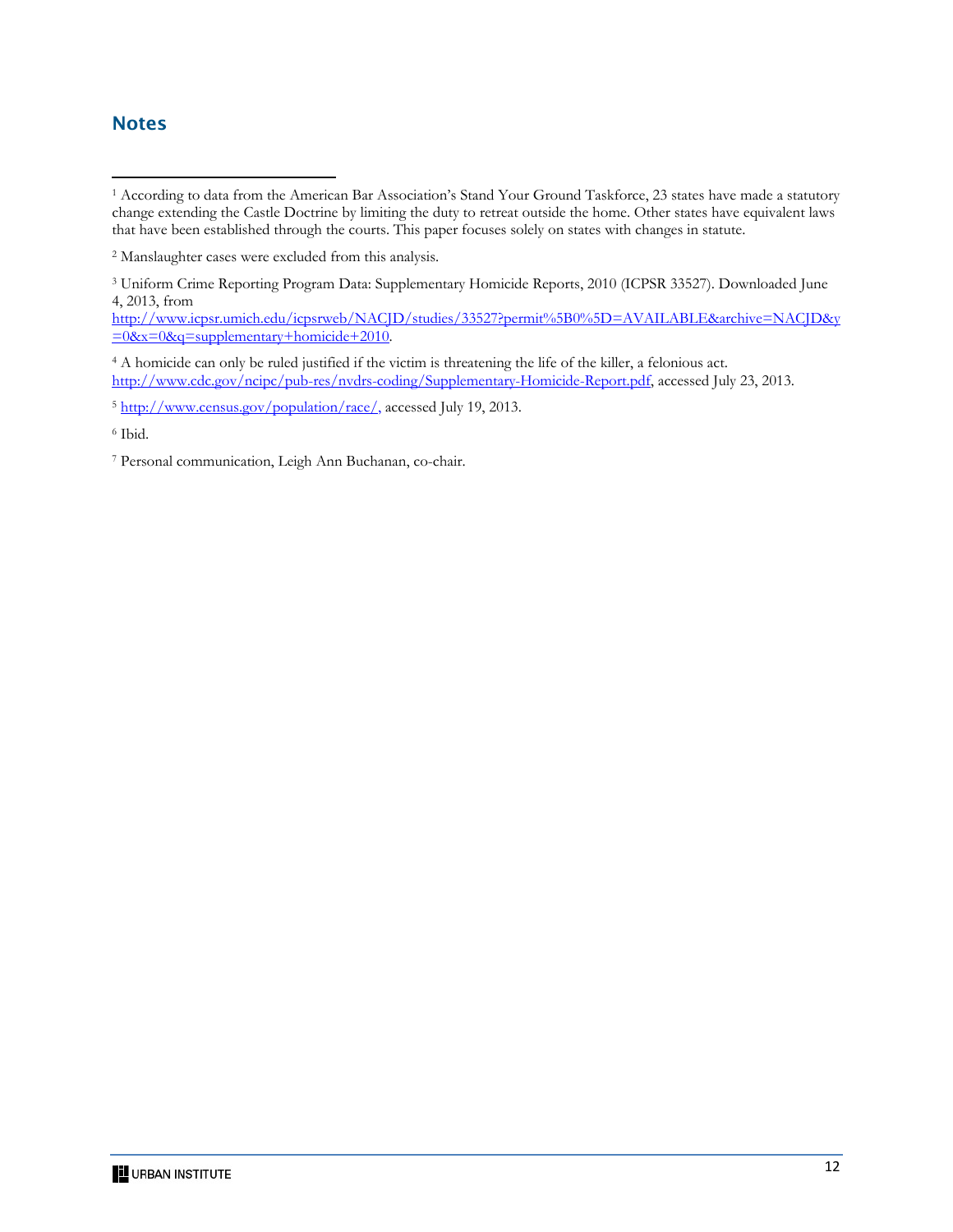|                | <b>Not Justified</b> |                | <b>Justified</b> |                |
|----------------|----------------------|----------------|------------------|----------------|
|                | <b>Number</b>        | <b>Percent</b> | <b>Number</b>    | <b>Percent</b> |
| Alabama        | 1,364                | 99.34          | 9                | 0.66           |
| Arizona        | 1,368                | 94.48          | 80               | 5.52           |
| Arkansas       | 736                  | 99.06          | 7                | 0.94           |
| California     | 6,022                | 97.33          | 165              | 2.67           |
| Colorado       | 665                  | 96.38          | 25               | 3.62           |
| Connecticut    | 364                  | 98.91          | 4                | 1.09           |
| Delaware       | 207                  | 98.57          | 3                | 1.43           |
| Washington, DC | 121                  | 98.37          | $\overline{2}$   | 1.63           |
| Georgia        | 2,090                | 96.85          | 68               | 3.15           |
| Idaho          | 152                  | 98.70          | $\overline{2}$   | 1.30           |
| Illinois       | 1,075                | 99.26          | 8                | 0.74           |
| Indiana        | 1,061                | 96.81          | 35               | 3.19           |
| lowa           | 226                  | 100.00         | 0                | 0.00           |
| Kansas         | 477                  | 97.95          | 10               | 2.05           |
| Kentucky       | 723                  | 96.14          | 29               | 3.86           |
| Louisiana      | 1,735                | 96.07          | 71               | 3.93           |
| Maine          | 113                  | 97.41          | 3                | 2.59           |
| Maryland       | 1,548                | 98.41          | 25               | 1.59           |
| Massachusetts  | 528                  | 99.62          | 2                | 0.38           |
| Michigan       | 2,076                | 97.51          | 53               | 2.49           |
| Minnesota      | 387                  | 98.72          | 5                | 1.28           |
| Mississippi    | 739                  | 99.33          | 5                | 0.67           |
| Missouri       | 1,322                | 97.35          | 36               | 2.65           |
| Montana        | 88                   | 100.00         | 0                | 0.00           |
| Nebraska       | 112                  | 96.55          | 4                | 3.45           |
| Nevada         | 667                  | 96.81          | 22               | 3.19           |
| New Hampshire  | 59                   | 98.33          | 1                | 1.67           |
| New Jersey     | 1,165                | 98.98          | 12               | 1.02           |
| New Mexico     | 497                  | 97.83          | 11               | 2.17           |
| New York       | 2,747                | 99.13          | 24               | 0.87           |
| North Carolina | 2,057                | 98.70          | 27               | 1.30           |
| North Dakota   | 38                   | 100.00         | 0                | 0.00           |
| Ohio           | 1,831                | 98.76          | 23               | 1.24           |
| Oklahoma       | 843                  | 95.58          | 39               | 4.42           |
| Oregon         | 332                  | 94.05          | 21               | 5.95           |
| Pennsylvania   | 2,925                | 97.99          | 60               | 2.01           |
| Rhode Island   | 91                   | 98.91          | 1                | 1.09           |
| South Carolina | 1,566                | 97.63          | 38               | 2.37           |
| South Dakota   | 57                   | 98.28          | 1                | 1.72           |

## Appendix Table. Homicides Ruled Justified by State